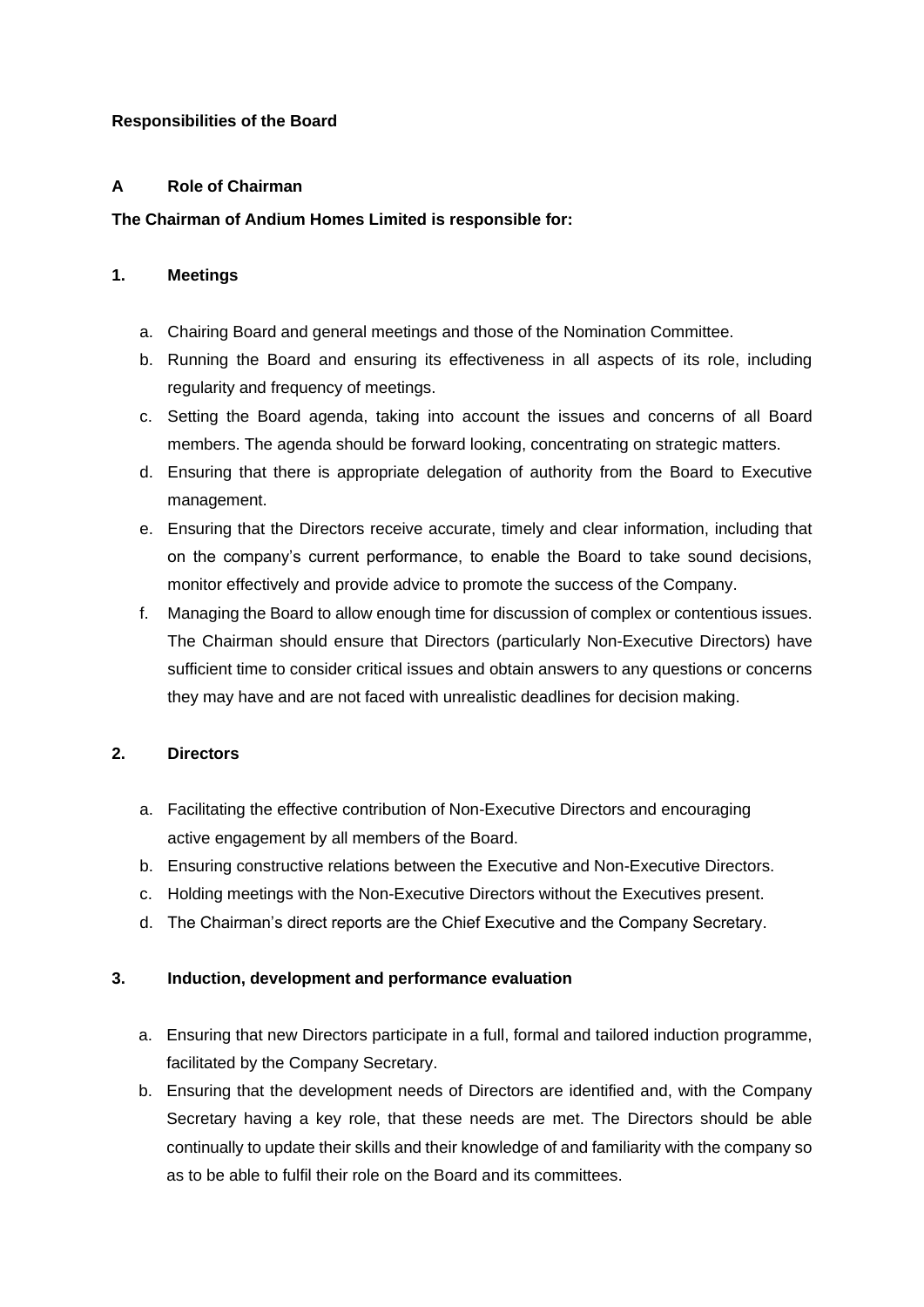- c. Identifying the development needs of the Board as a whole to enhance its overall effectiveness as a team.
- d. Ensuring that the performance of the Board, its Committees and individual Directors is evaluated at least once a year and acting on the results of such evaluation by recognising the strengths and addressing the weaknesses of the Board.
- e. Where appropriate, through the nomination committee, proposing that new members be appointed to the Board or seeking the resignation of others.

# **4. Relations with the Guarantor**

- a. Ensuring effective communication with the Government of Jersey as Guarantor.
- b. Maintaining sufficient contact with Government to understand its issues and concerns, in particular, discussing governance, strategy and remuneration with it.
- c. Ensuring that the views of Government are communicated to the Board as a whole so that all Directors develop an understanding of them.

# **5. General Meetings**

a. Attending and Chairing General Meetings.

# **In addition, the Chairman should:**

- a. Uphold the highest standards of integrity and probity.
- b. Set the agenda, style and tone of Board discussions to promote effective decision making and constructive debate.
- c. Ensure that directors are fully informed about all issues on which the Board will have to make a decision, through briefings with the Chief Executive, the Company Secretary, and members of the executive management as appropriate.
- d. Ensure clear structure of, and the effective running of, Board committees.
- e. Ensure effective implementation of Board decisions.
- f. Promote effective relationships and open communication between executive and non-executive Directors both inside and outside the Boardroom.
- g. Build an effective and complementary Board, and with the nomination committee, initiate change and plan succession in Board appointments (except that of a successor as chairman) subject to Board and Guarantor approval.
- h. With the assistance of the Company Secretary, promote the highest standards of corporate governance, seeking compliance, as far as is practicable, with the UK Corporate Governance Code .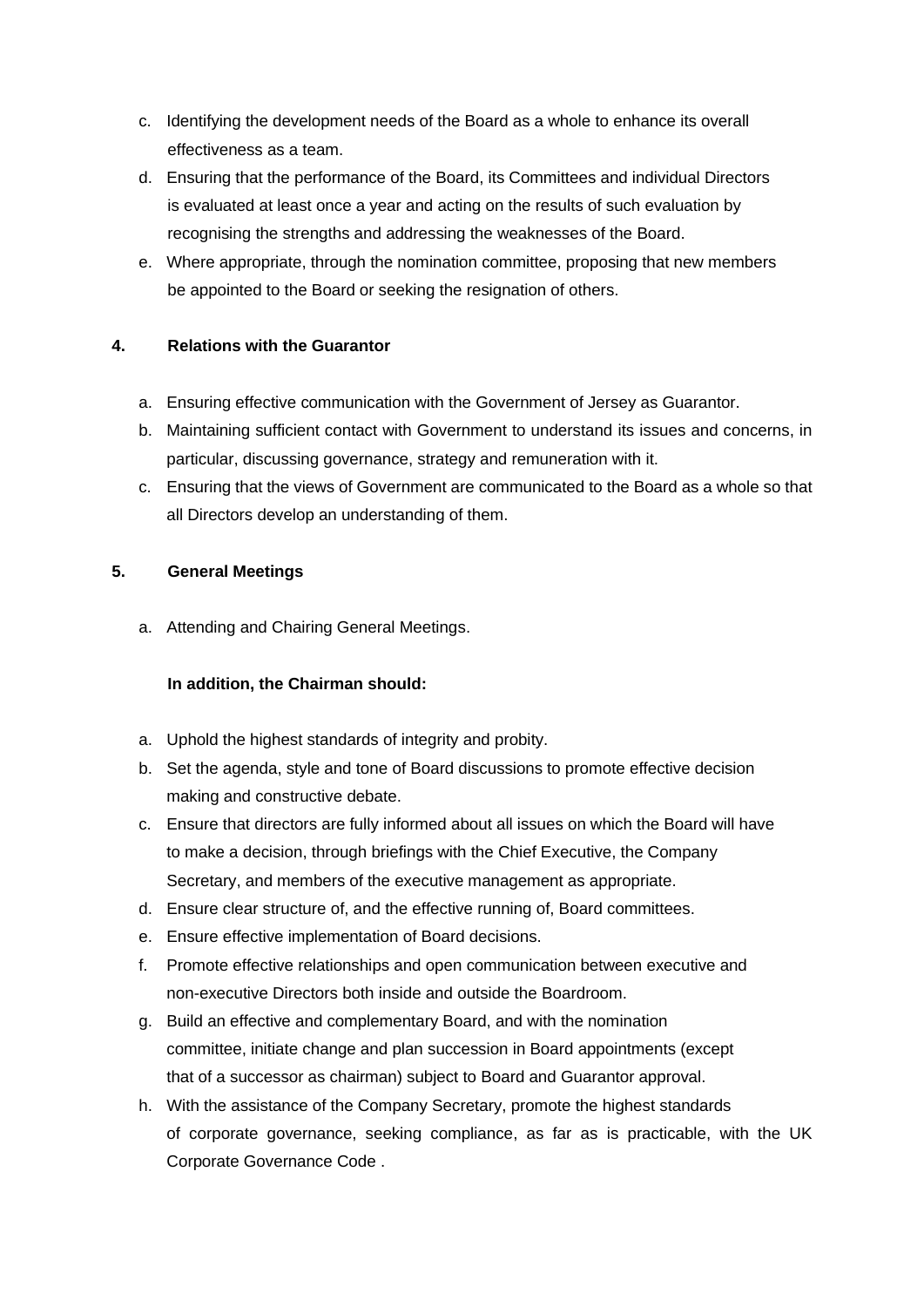- i. Ensure an appropriate balance is maintained between the interests of shareholders and other stakeholders (employees, customers, suppliers and the community).
- j. Ensure the long term sustainability of the business.
- k. Ensure the continual improvement in quality and calibre of the Executives.
- l. Establish a close relationship of trust with the Chief Executive and Finance Director, providing support and advice while respecting Executive responsibility.
- m. Provide coherent leadership of the company, including, in conjunction with the Chief Executive, representing the company to Clients, suppliers, partners, Government, Guarantor, financial institutions, the media, the community and the public.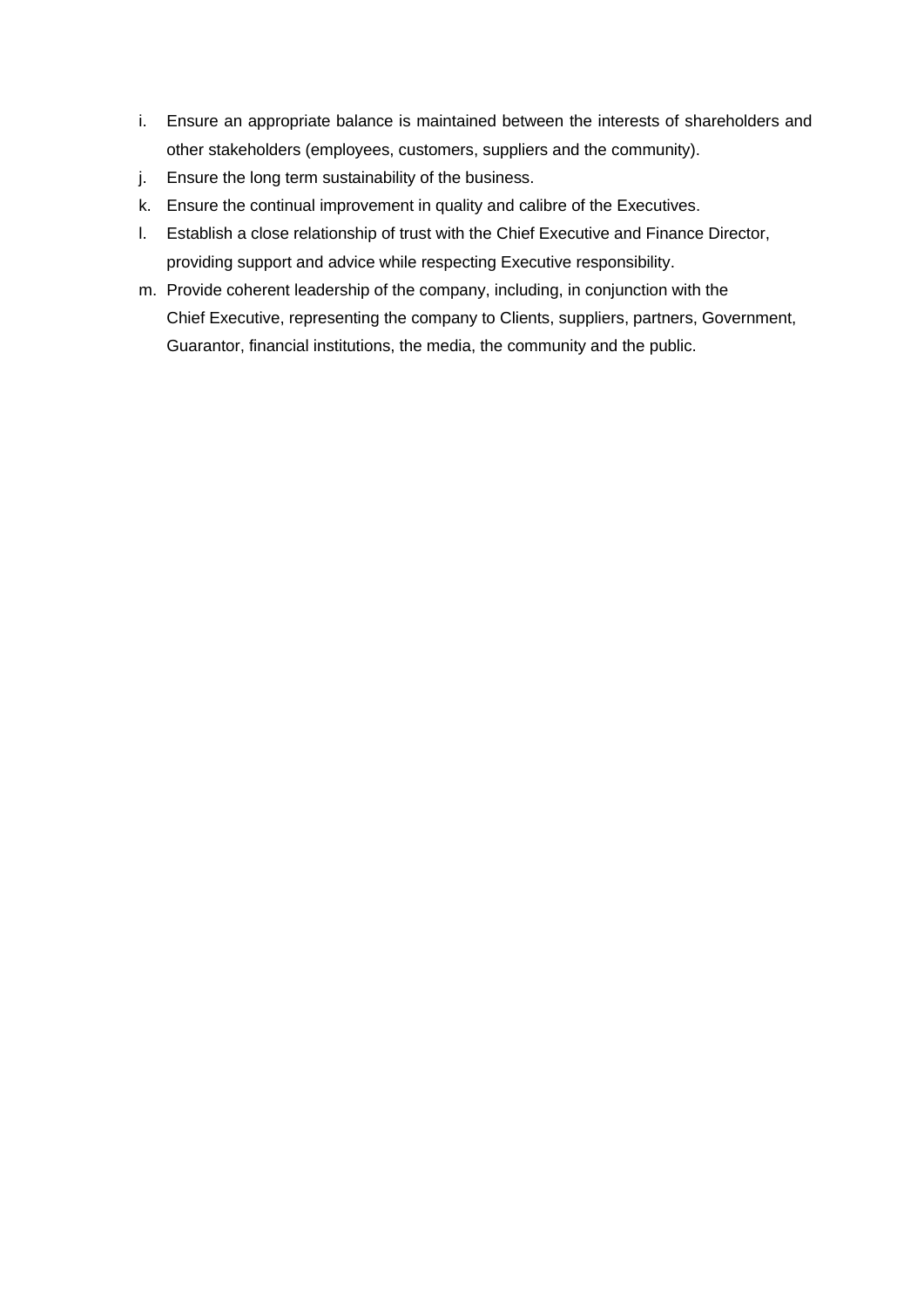## **B Role of the Senior Independent Director**

## **The Senior Independent Director of Andium Homes Limited is responsible for:**

#### **1. Guarantor Liaison**

a. To be available to the Guarantor if it has concerns which contact through the normal channels of Chairman, Chief Executive or Finance Director has failed to resolve, or for which such contact is inappropriate.

## **2. Chairman**

- a. Chair the Nomination Committee when it is considering succession to the role of Chairman of the Board.
- b. At least once a year lead an appraisal by the other directors of the Chairman's performance.
- c. Act as a sounding board for the Chairman and Chief Executive on board matters.
- d. Be the focal point for board members for any concerns regarding the Chairman, or the relationship between the Chairman and the Chief Executive.

## **3. Board**

- a. Act as a trusted intermediary for non-executive directors where this is required to help them challenge and contribute effectively to the success of the Company.
- b. Take the initiative in discussions with the Chairman or other board members if it should seem that the Board is not functioning effectively.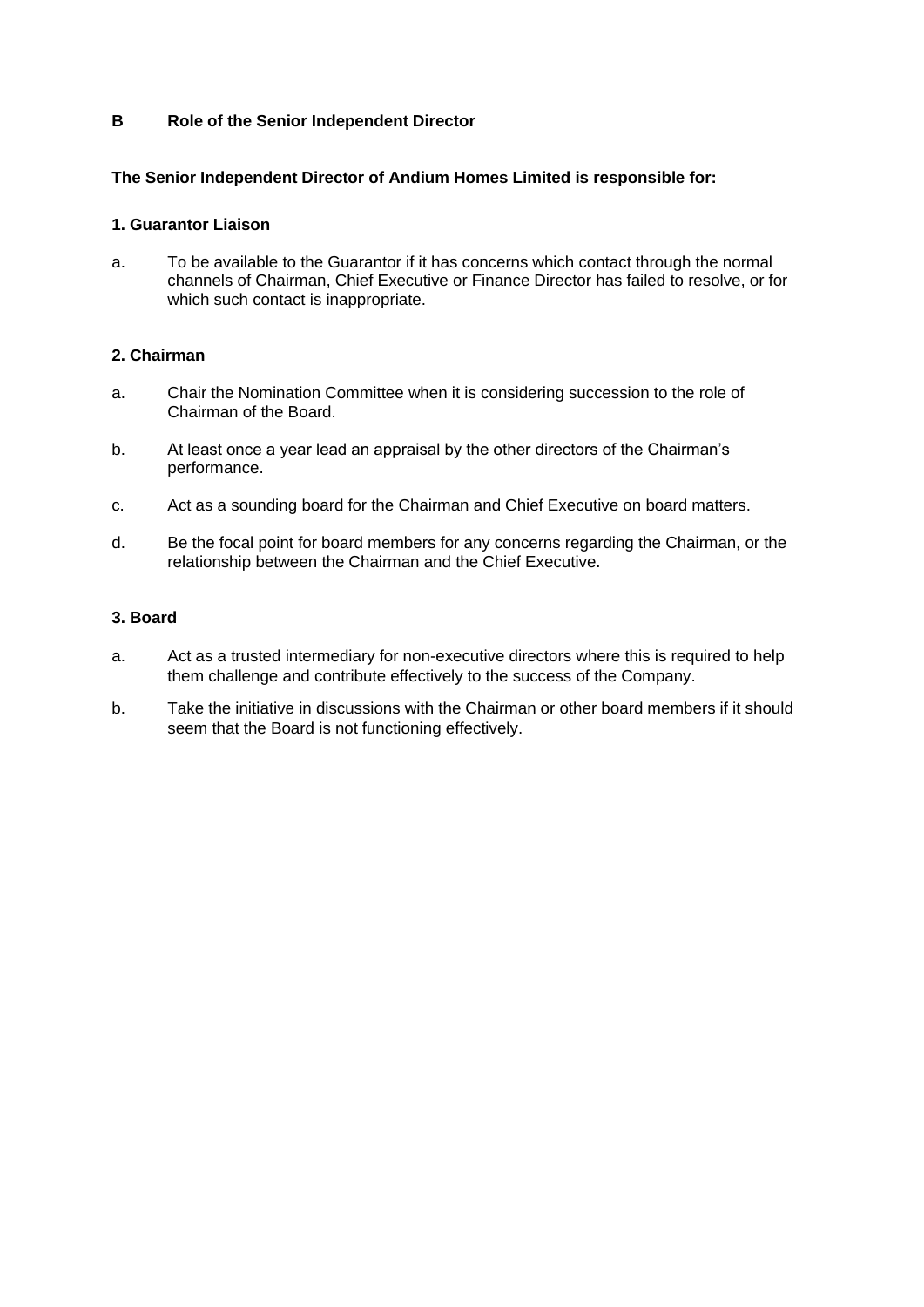## **C Role of the Chair of the Risk and Audit Committee**

## **The Chair of the Risk and Audit Committee of Andium Homes Limited:**

- a. Is an independent Non-Executive member of the Board
- b. Chairs the Risk and Audit Committee Meetings.
- c. Sets the tone for the Committee's work.in accordance with the Andium Values.
- d. Ensures that members have the information and resources needed to do their jobs.
- e. Ensures compliance with the Committee Terms of Reference and Delegations.
- f. Sets the meeting agendas.
- g. Ensures appropriate distribution of meeting minutes.
- h. Oversees the organisation of the Committee's activity.
- i. Leads the monitoring, review and challenge of the company financial statements reporting and external audit findings.
- j. Leads the reviews of financial and non-financial controls and internal control functions.
- k. Reports to the Board's Chair on issues and risks.
- l. Reports to the full Board on the Committee's decisions, recommendations and all matters within its duties and responsibilities.
- m. Maintains a dialogue with the Chief Executive, Finance Director and Executive Lead Corporate Services and the external auditor.
- n. Assigns work to the Committee members and advisors.
- o. Initiates and leads the Committee's annual evaluation.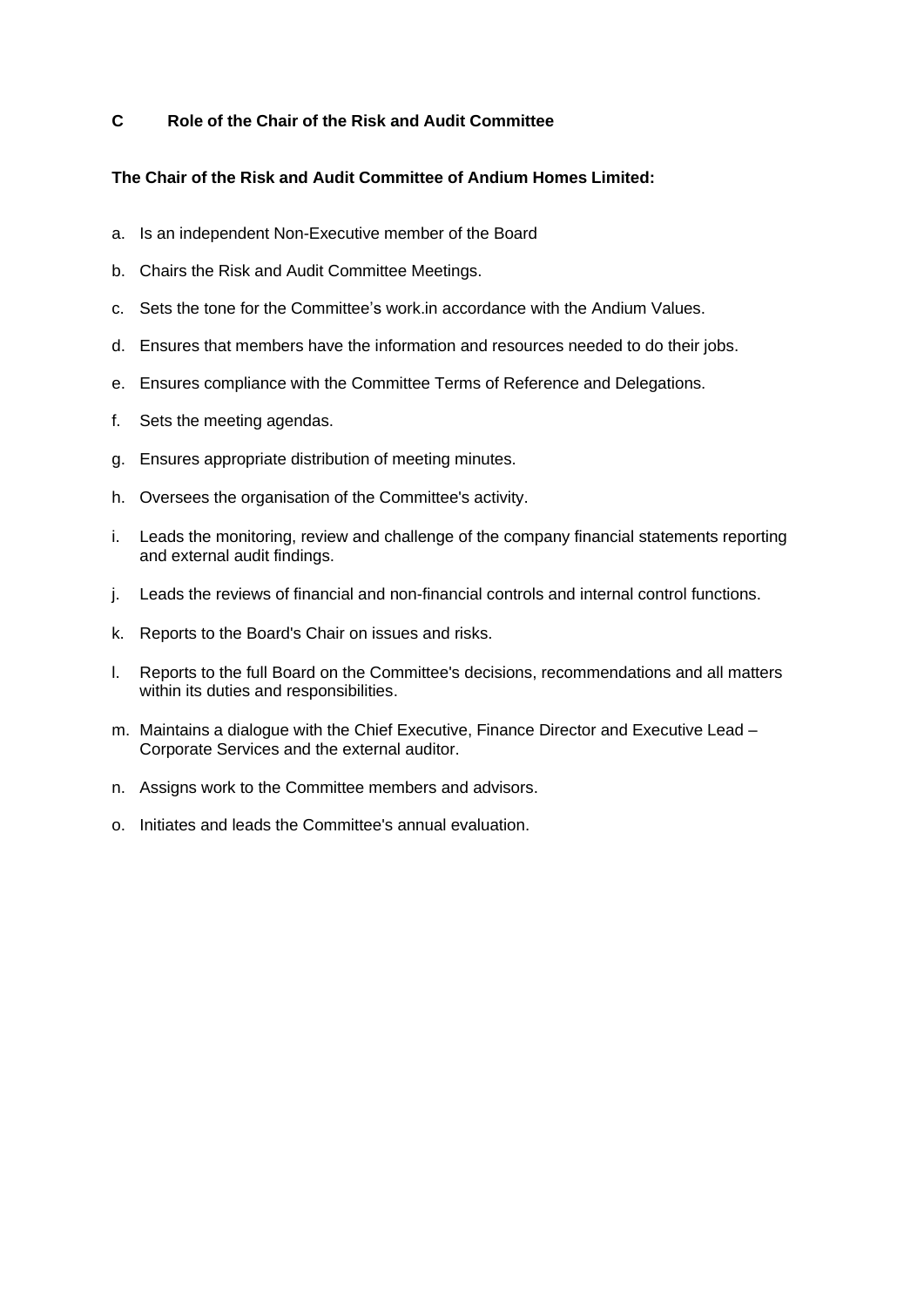## **D Role of the Chair of the Capital Programme Sub-Group**

## **The Chair of the Capital Programme Sub-Group of Andium Homes Limited:**

- a. Is an independent Non-Executive member of the Board.
- b. Chairs the Capital Programme Sub-Group meetings.
- c. Sets the tone for the Sub-Group's work in accordance with the Andium values.
- d. Ensures that members have the information and resources needed to do their jobs.
- e. Ensures compliance with the Sub-Group Terms of Reference and Delegations.
- f. Sets the meeting agendas.
- g. Ensures appropriate distribution of meeting minutes.
- h. Oversees the organisation of Sub-Group review of the capital programme.
- i. Reports to the Board's Chair on capital programme related issues and risks.
- j. Reports to the full Board on the Sub Group's decisions, recommendations and all matters within its duties and responsibilities.
- k. Maintains a dialogue with the Chief Executive, Finance Director and Executive Leads of Corporate Services and Operations.
- l. Assigns work to the Sub Group's members and advisors.
- m. Initiates and leads the Sub Group's annual evaluation.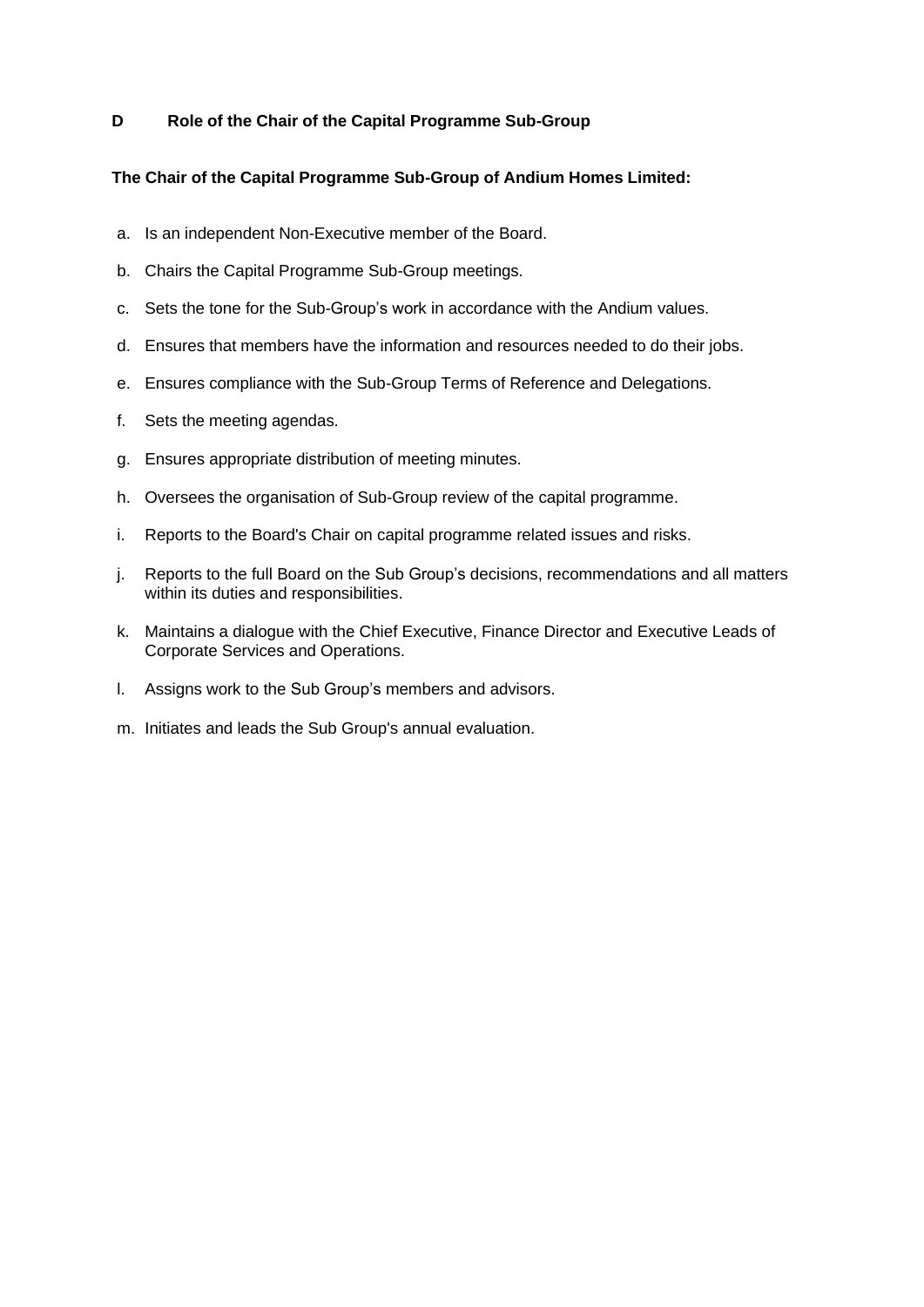## **E Role of the Chair of the Nomination Committee**

## **The Chair of the Nomination Committee of Andium Homes Limited:**

- a. Is an independent Non-Executive member of the Board
- b. Chairs the Nomination Committee Meetings.
- c. Sets the tone for the Committee's work in accordance with the Andium values.
- d. Ensures that members have the information and resources needed to do their jobs.
- e. Ensures compliance with the Committee Terms of Reference and Delegations.
- f. Sets the meeting agendas.
- g. Ensures appropriate distribution of meeting minutes.
- h. Oversees the organisation of the Committee's activity.
- i. Leads the Committee's duties, strategy and policy in relation to nomination of Board members for the Company.
- j. Reports to the Board's Chair on issues and risks.
- k. Reports to the full Board on the Committee's decisions, recommendations and all matters within its duties and responsibilities.
- l. Maintains a dialogue with the Chief Executive on issues for which the Committee is responsible.
- m. Assigns work to the Committee members and advisors.
- n. Initiates and leads the Committee's annual evaluation.